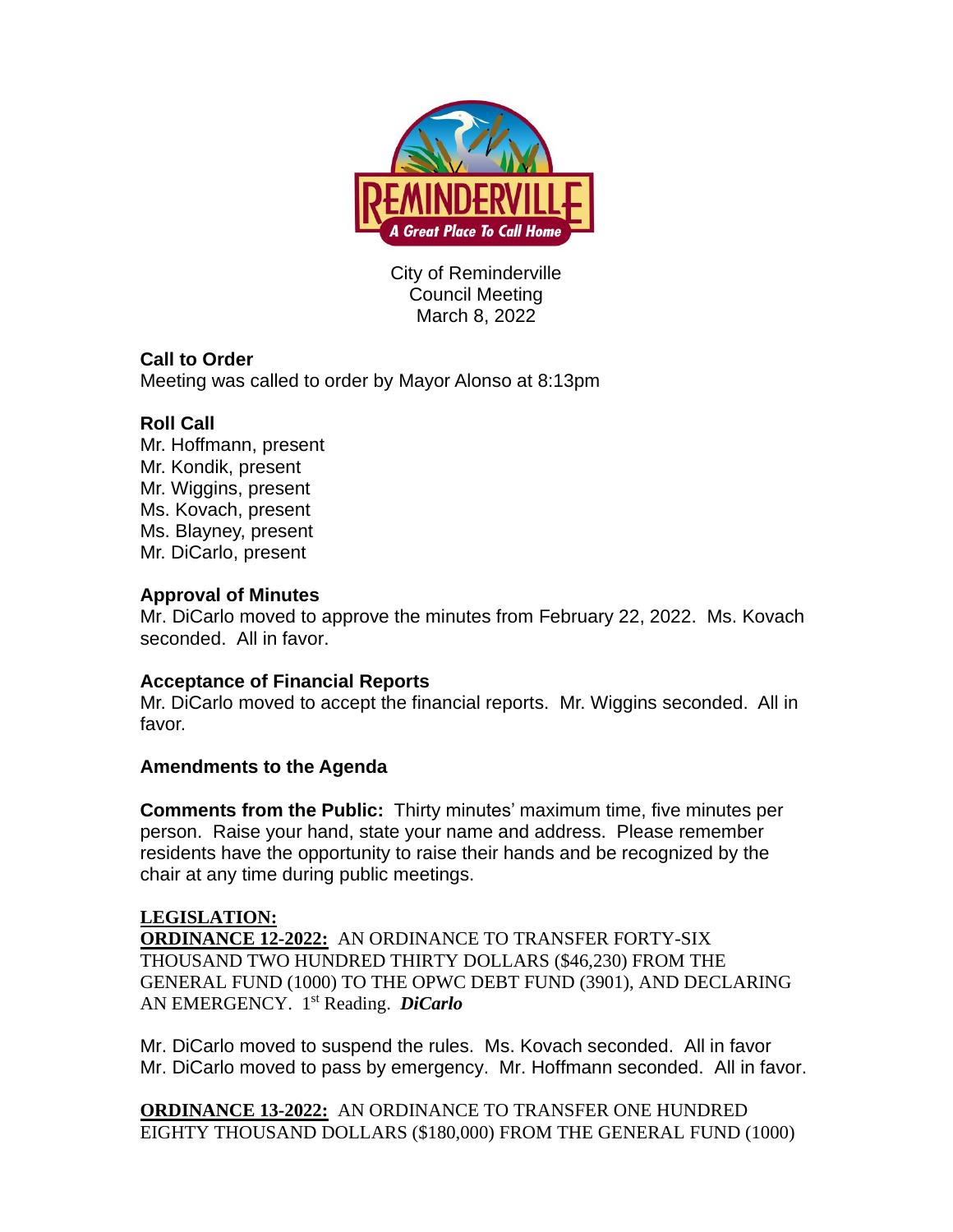TO THE CAPITAL PROJECTS FUND (4902), AND DECLARING AN EMERGENCY. 1 st Reading. *DiCarlo*

**ORDINANCE 14-2022:** AN ORDINANCE TO TRANSFER FIFTEEN THOUSAND DOLLARS (\$15,000) FROM THE GENERAL FUND (1000) TO THE TERM BENEFITS FUND, AND DECLARING AN EMERGENCY. 1 st Reading. *DiCarlo*

**RESOLUTION 14-2022:** A RESOLUTION TO ACCEPT A GRANT AWARDED FROM THE OHIO OFFICE OF CRIMINAL JUSTICE TO THE REMINDERVILLE POLICE DEPARTMENT FOR BODY WORN CAMERAS UP TO THE AMOUNT OF FIFTEEN THOUSAND DOLLARS AND 00/100 (\$15,000.00). 3 rd Reading. *Alonso*

Mr. Hoffmann moved to pass. Mr. DiCarlo seconded. All in favor.

**RESOLUTION 21-2022:** A RESOLUTION REPEALING RESOLUTION NO. 105- 2018 WHICH CONFIRMED THE TERMINATION OF CARA WILSON AS A REMINDERVILLE POLICE OFFICER, AND DECLARING AN EMERGENCY. 2<sup>nd</sup> Reading. *Alonso*

Mr. Hoffmann moved to suspend the rules. Ms. Kovach seconded. All in favor Ms. Kovach moved to pass by emergency. Mr. Hoffmann seconded. All in favor.

**RESOLUTION 22-2022:** A RESOLUTION TO ACCEPT THE RESIGNATION FROM THE REMINDERVILLE POLICE DEPARTMENT AND REVOKE THE POLICE COMMISSION OF CARA WILSON, AND DECLARING AN EMERGENCY. 2 nd Reading. *Alonso*

Mr. Hoffmann moved to suspend the rules. Mr. DiCarlo seconded. All in favor Mr. DiCarlo moved to pass by emergency. Ms. Blayney seconded. All in favor.

**RESOLUTION 24-2022:** A RESOLUTION TO HIRE KARA ABATE AS A SHIFT LEAD FOR THE REMINDERVILLE ATHLETIC CLUB AND TO BE PAID AT THE RATE OF ELEVEN DOLLARS AND 33/100 (\$11.33) PER HOUR, AND DECLARING AN EMERGENCY. 1 st Reading. *Blayney*

Mr. DiCarlo moved to suspend the rules. Mr. Hoffmann seconded. All in favor Mr. DiCarlo moved to pass by emergency. Ms. Blayney seconded. All in favor.

**RESOLUTION 25-2022:** A RESOLUTION TO HIRE INDEPENDENT CONTRACTOR NICK SCHKURKO FOR THE REMINDERVILLE ATHLETIC CLUB, AND DECLARING AN EMERGENCY. 1 st Reading. *DiCarlo*

Mr. DiCarlo moved to suspend the rules. Mr. Hoffmann seconded. All in favor Mr. DiCarlo moved to pass by emergency. Mr. Hoffmann seconded. All in favor.

**RESOLUTION 26-2022:** A RESOLUTION TO HIRE JACK KYLE AS A PART-TIME POLICE OFFICER WITH THE CITY OF REMINDERVILLE POLICE DEPARTMENT AND TO BE PAID AT THE RATE OF TWENTY-THREE DOLLARS